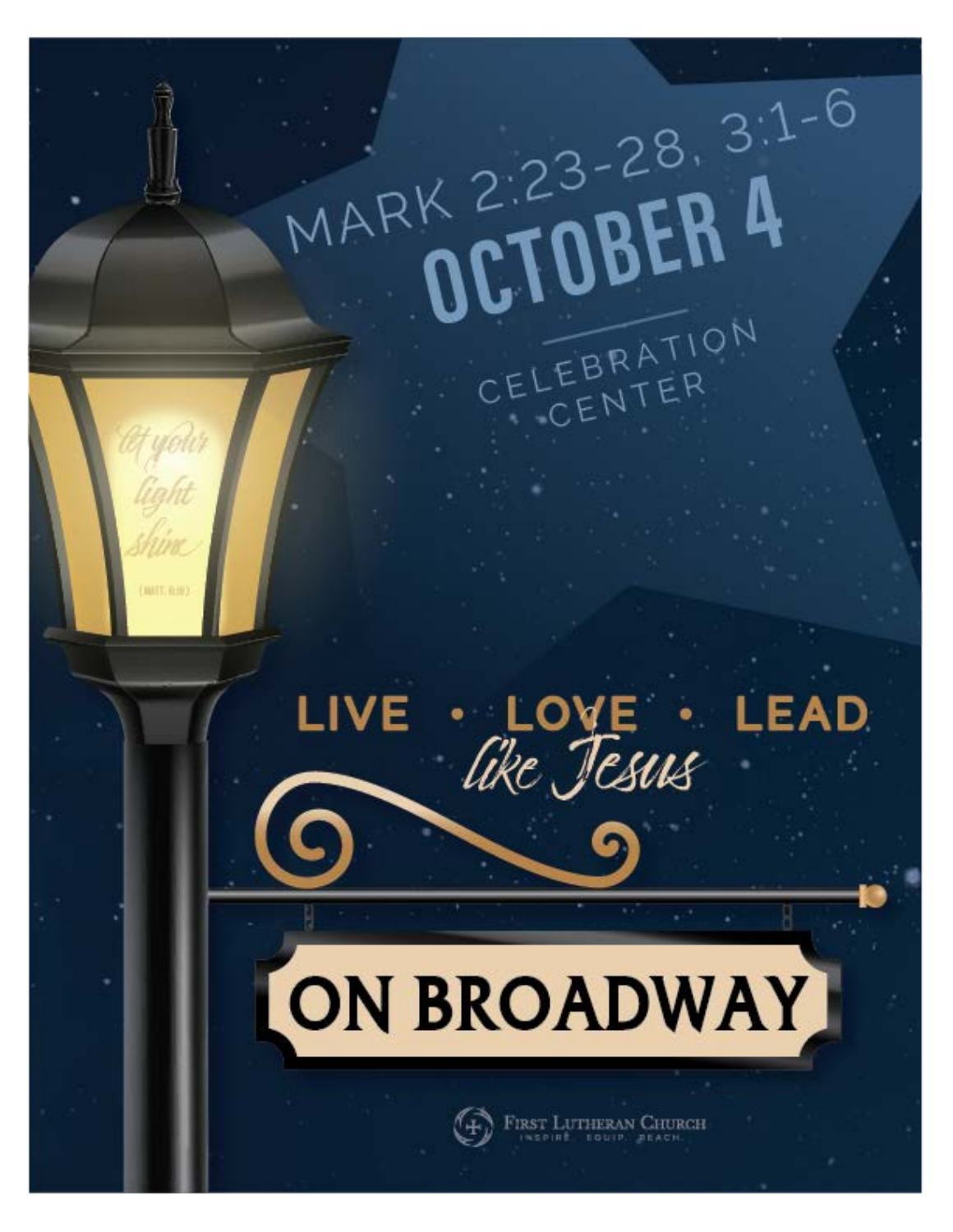

FIRST LUTHERAN CHURCH INSPIRE, EQUIP, REACH.

# WELCOME! If your life has been a moral victory or a scarlet letter... **WELCOME.** We are just glad you are here.

Please make yourself at home and let us know if there is anything you need. This bulletin will help you navigate worship at First Lutheran and opportunities to serve and connect with our faith community.



**WHAT ARE WE ABOUT?** We want to make Jesus famous. It is as simple as that. Our purpose in gathering here today is to make Jesus known and to know him better. Because if this isn't about Jesus, it isn't worth doing.

**WORSHIP** We believe that all instruments, all voices and all people should praise the Lord. We do not worship a "style," we worship Jesus.



**COMMUNION** The sacrament of Communion is celebrated at all services the first and third Sundays of each month and on Wednesdays preceding the first and third Sunday. All are welcome to participate in this

act of worship and remembrance. Children who do not receive communion are welcome to come forward for a blessing.



**Traditional Worship follows a** liturgy and the music centers around the organ and piano. The order of worship is inserted into the bulletin. [9 a.m. Sundays in the Sanctuary on the north end of the church; 1:30 p.m. Wednesdays in the Sanctuary]



**Celebration Worship uses a** praise band and the order of worship and song lyrics are projected on the wall. [9 & 10:30 a.m. Sundays and 6 p.m. **Wednesdays in the New Celebration Center on the west end** of the church]

Please join us in The Great Hall 10-11 a.m. on Sundays for coffee, cookies, and conversation.







**OFFERING** We give tithes and offerings as an act of worship, obedience, and thanksgiving. If you are a quest, you are not expected or obligated to give.



**BELONGING** If you would like to call FLC your church home, come to our "Belong" class. Contact Marty Tollefson at mtollefson@flcfargo or 701.235.7389 for more information. Our next Belong class will be held October 8.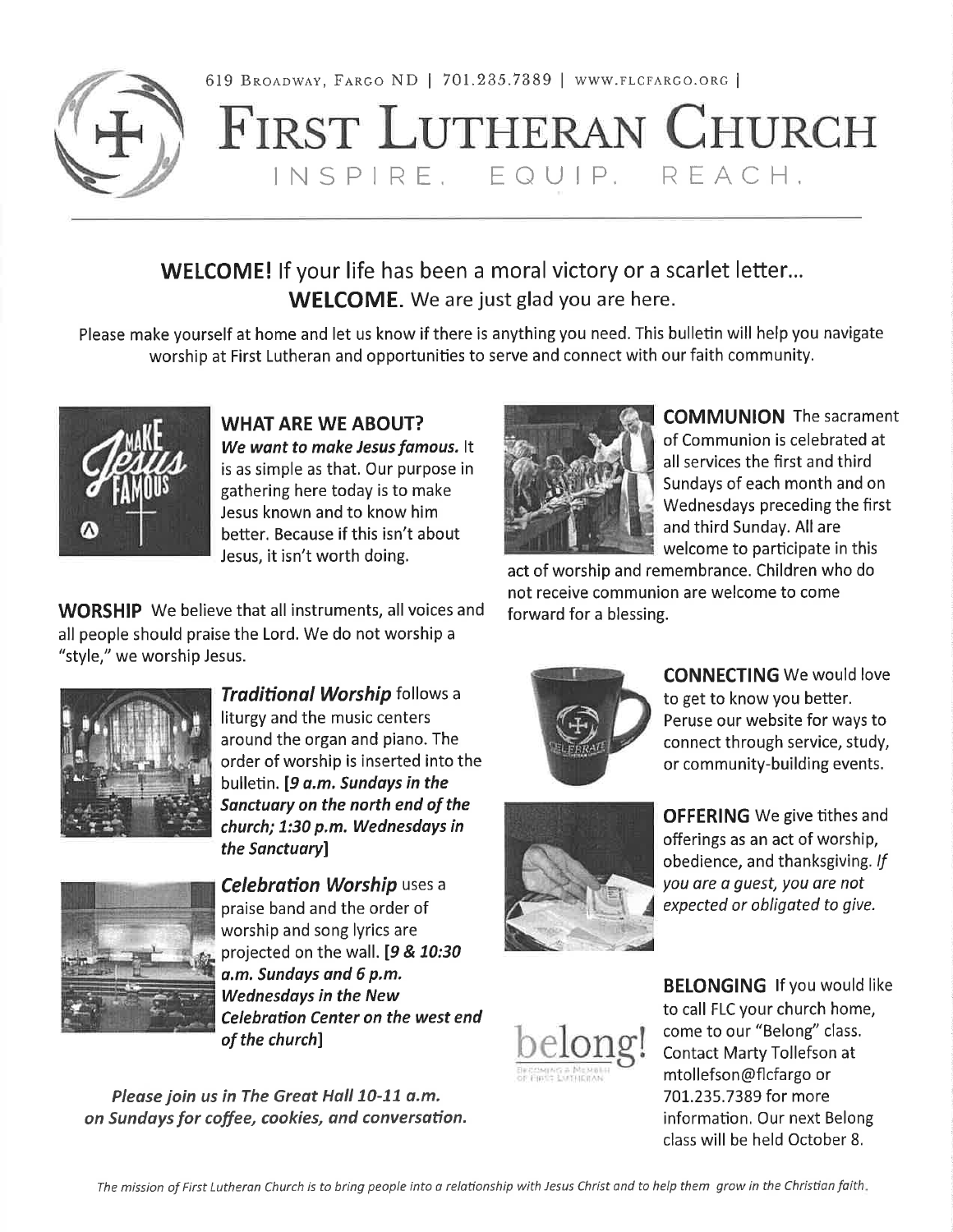# **October 4, 2020: Celebration Worship** *Live, Love, Lead Like Jesus on Broadway*

| <b>WELCOME &amp; ANNOUNCEMENTS</b>                                                                                                                                          | <b>MUSICAL MEDITATION/OFFERING:</b><br>Living Hope                                                                                                                         |
|-----------------------------------------------------------------------------------------------------------------------------------------------------------------------------|----------------------------------------------------------------------------------------------------------------------------------------------------------------------------|
| <b>OPENING PRAYER</b>                                                                                                                                                       | <b>OFFERING OPTIONS:</b>                                                                                                                                                   |
| <b>SONG:</b> Open The Eyes Of My Heart                                                                                                                                      | Thank you for your new or continued generosity towards<br>God's mission at First Lutheran Church, Out of concern<br>for safety, we will not pass the offering plate during |
| <b>SONG: Lord, I Need You</b>                                                                                                                                               | worship but will have baskets available at each exit<br>where you can leave your offering.                                                                                 |
| <b>KIDS' TIME</b>                                                                                                                                                           | We also have a number of digital,<br>no contact ways to give. See last page<br>of the bulletin for details.                                                                |
| <b>SONG:</b> Lamb Of God                                                                                                                                                    | <b>WORDS OF PROMISE</b>                                                                                                                                                    |
| <b>CONFESSION &amp; FORGIVENESS:</b>                                                                                                                                        | <b>LORD'S PRAYER</b>                                                                                                                                                       |
| Faithful God,<br>$\mathbf{C}$<br>I confess my self-esteem feels like a bobber<br>on rough waters. It goes up and down, tossed<br>to and fro, depending on the moment. I try | <b>COMMUNION/DISTRIBUTION SONG:</b><br><b>Jesus Messiah</b>                                                                                                                |
| to base my worth on my achievements and<br>accomplishments and always come up short<br>when I compare myself to others. I'm sorry Lord                                      | <b>PRAYERS OF GOD'S PEOPLE</b>                                                                                                                                             |
| for forgetting your view of me. Restore in me a<br>right, clear, and true view of who you made me<br>to be in you. Amen.                                                    | <b>BLESSING/BENEDICTION:</b> The Blessing                                                                                                                                  |
| God hears you. Through Jesus he has made you<br>L.<br>his own, and he proclaims you forgiven. Amen.                                                                         | <b>SENDING SONG: Your Grace Is Enough</b>                                                                                                                                  |
| <b>SONG:</b> Lamb Of God (refrain)                                                                                                                                          | <b>DISMISSAL:</b> (Please exit row by row to avoid close contact)                                                                                                          |
| <b>SCRIPTURE:</b> Mark 2:23-28; 3:1-6                                                                                                                                       | Go in peace and serve the Lord.<br><b>Thanks be to God!</b><br>$\mathbf{C}$                                                                                                |
| <b>MESSAGE: Pastor Laurie Neill</b>                                                                                                                                         |                                                                                                                                                                            |

*Worship has ended. Now service begins.*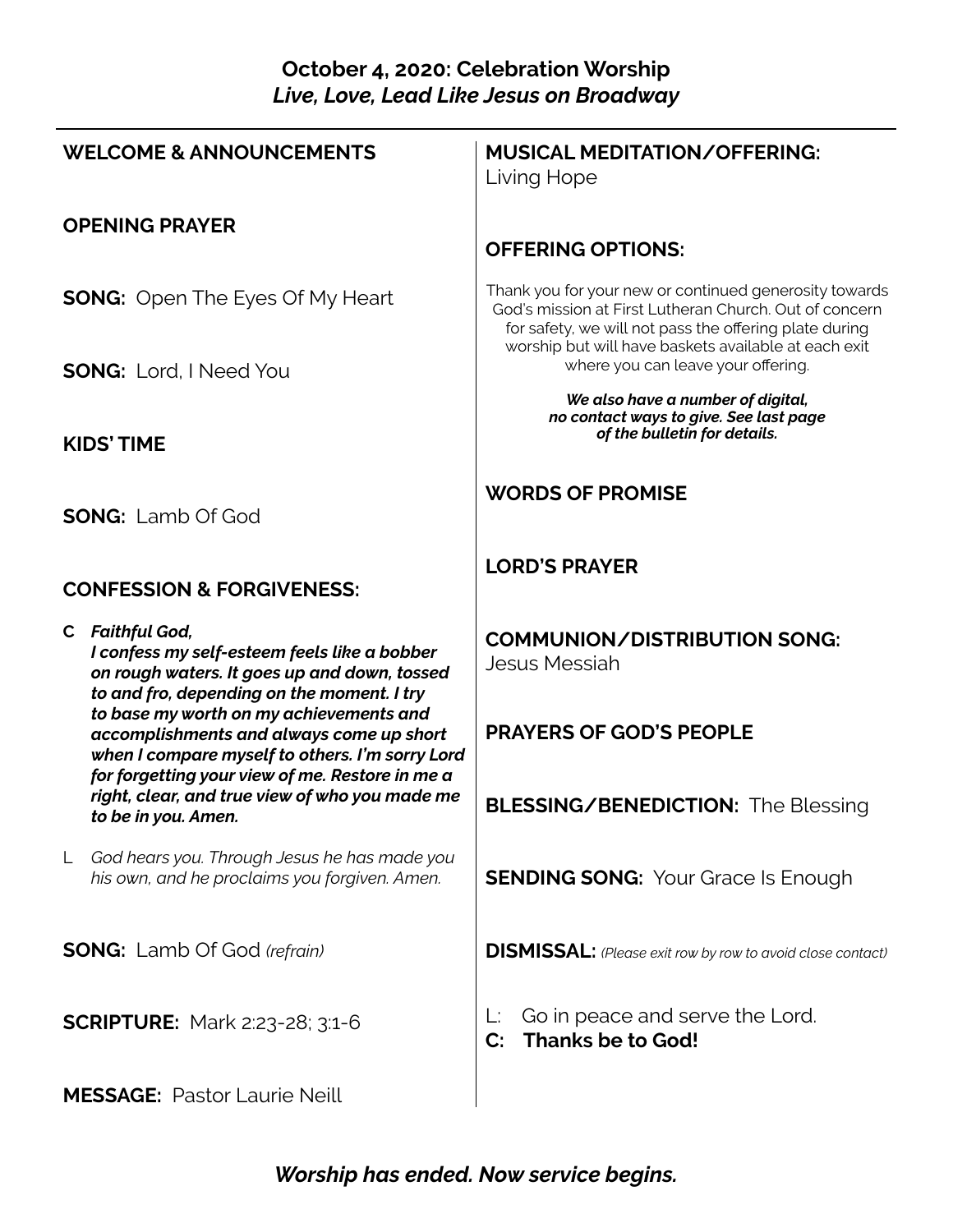## **NEWS&EVENTS**

### Visit our website for more detailed information and to register: www.flcfargo.org.

### **Christian Education Classes begin October 4 and 7**

The deadline to register for classes has passed. If you haven't registered yet, please contact Emily Halver, 701.235.7389, or ehalver@flcfargo.org.

#### Kids at First (ages 3-grade 4): Volunteers needed

Sundays, 9 & 10:30 a.m.; Wednesdays 6 p.m.

Classes begin in worship and kids are dismissed to class following Kids' Time. We have had a great response and have filled our COVID/space planning capacity. We will add spaces for more kids in the following week(s) as we secure additional volunteers to help with classes and add more room locations for physical distancing. Contact Marlee Robertson, mrobertson@flcfargo.org to volunteer.

56ers (grades 5 and 6) Wednesdays 6 p.m., The Great Hall

#### Confirmation/Student Leadership Academy (grades 7 and 8) Online, Wednesdays 7 p.m.

Students are assigned to small groups and meet online in a Zoom meeting for discussion and learning. If your 7th or 8th grader hasn't registered yet, contact Emily Halver, 701.235.7389, or ehalver@flcfargo.org. to be assigned to a small group.

### **High School Youth Group (grades 9-12)**

Wednesdays 8 p.m., The Great Hall

Join Erik Carlson, youth director, Wednesday, October 7, for a kick-off service project for Lutheran World Relief, including a pizza party!

### New Member "Belong" Class Thursday, October 8, 7 p.m., Adult Ed Room

Welcome! Whether you have been coming to First Lutheran for a long time or are new to us, you are invited to make it official and become a member. Contact Pastor Marty, mtollefson@flcfargo.org, or 701.235.7389.

CHURCH OFFICE: 701.235.7389, info@flcfargo.org

### OFFICE HOURS / WELCOME DESK:

MON, TUES, THURS 8 a.m. - 5 p.m. WEDS 8 a.m. - 7 p.m. FRI 8 a.m. - 12 p.m. SUN 8:30 a.m. - 12 p.m.

Wi-Fi: FLCGuest, password: FirstLutheran619

## **CELEBRATEPRAYER**

We as God's people believe in the power of prayer. Please pray for the following who have asked to be prayed for publicly:

Michelle Reitan, Rick Fuller, Brenda Cummins, Mark Rasmussen, Amy Carey, Betty Mausbach-Jevne, Wes Briggs, Lisa Kunkel, Lona Binder-Hermanson, Gail Zimprich, Kathy Otheim, Char Maas, Jim Frisk, Ann Brown, Steve Brown, and Archie.

The sympathy and prayers of First Lutheran are offered to the family and friends of Thomas Peterson, brother of Julaine Nettum.

### **BLOODDRIVE**

### Thursday, October 8, 3:30-6:15 p.m., The Great Hall

Vitalant, formerly United Blood Services, is the sole blood provider to nearly 70 hospitals in our regional area. Locally, 250 volunteer donors are needed every day to meet local patient needs. Vitalant is hosting a blood drive at First Lutheran on Thursday, October 8 from 3:30-6:15 p.m. Please sign-up to donate at vitalant.org or by calling Polly Kloster, faith community nurse, at the church, 701.235.7389.

## **YOURMINISTRYTEAM**

| Pr. Corey Bjertness          | cbjertness@flcfargo.org |
|------------------------------|-------------------------|
| Pr. Laurie Neill             | Ineill@flcfargo.org     |
| Pr. Stephanie Tollefson      | stollefson@flcfargo.org |
| Pr. Marty Tollefson          | mtollefson@flcfargo.org |
| Rollie Johnson               | rjohnson@flcfargo.org   |
| <b>Shelly Erickson</b>       | serickson@flcfargo.org  |
| Erik Carlson                 | ecarlson@flcfargo.org   |
| <b>Marlee Robertson</b>      | mrobertson@flcfargo.org |
| <b>Polly Kloster</b>         | pkloster@flcfargo.org   |
| Meggie Bjertness, Intern Pra | mbjertness@flcfargo.org |
| Katie Kringstad, Intern Pr.  | kkringstad@flcfargo.org |

View the entire staff online at www.flcfargo.org

### **Council Officers:**

| Sindy Keller, President           | 701.238.2088 |
|-----------------------------------|--------------|
| <b>Gary Haugo, Vice President</b> | 701.261.5172 |
| Tracy Farmer, Treasurer           | 701.356.0324 |
| Chris Kraemer, Secretary          | 701.371.5718 |
| Gary Inman, Past Chair            | 701.371.1563 |
|                                   |              |